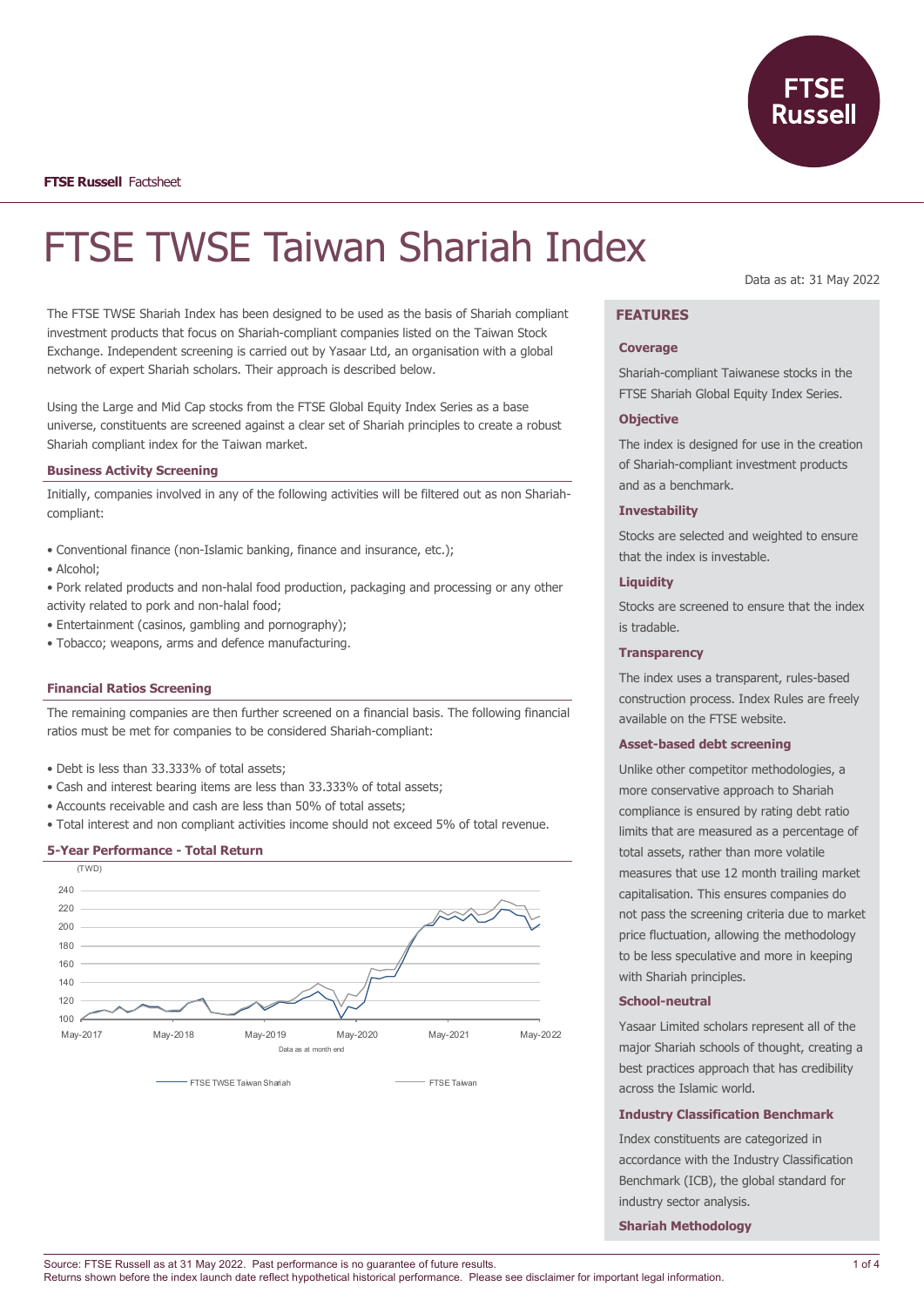## **Performance and Volatility - Total Return**

| Index (TWD)              | <b>Return %</b> |        |             |                 |      |            | Return pa %* |      | Volatility %** |             |      |
|--------------------------|-----------------|--------|-------------|-----------------|------|------------|--------------|------|----------------|-------------|------|
|                          |                 | 6M     |             | YTD 12M 3YR 5YR |      |            | 3YR          | 5YR  |                | 1YR 3YR 5YR |      |
| FTSE TWSE Taiwan Shariah | $-5.0$          |        | $-3.5 -7.5$ | $-2.6$          |      | 85.5 103.3 | 22.9         | 15.2 | 18.1           | 20.2        | 19.6 |
| <b>FTSE Taiwan</b>       | $-5.1$          | $-3.5$ | -81         | $-0.7$          | 89.2 | 112.3      | 23.7         | 16.2 | 16.1           | 18.8        | 16.8 |

\* Compound annual returns measured over 3 and 5 years respectively

\*\* Volatility – 1YR based on 12 months daily data. 3YR based on weekly data (Wednesday to Wednesday). 5YR based on monthly data

## **Year-on-Year Performance - Total Return**

| Index % (TWD)            | 2012 | 2013 | 2014 | 2015   | 2016 | 2017 | 2018   | 2019 | 2020 | 2021 |
|--------------------------|------|------|------|--------|------|------|--------|------|------|------|
| FTSE TWSE Taiwan Shariah | 15.0 | 7.0  | 19.5 | $-8.4$ | 11.9 | 18.2 | $-4.9$ | 24.8 | 38.6 | 22.0 |
| <b>FTSE Taiwan</b>       | 13.1 | 13.2 | 16.9 | $-7.4$ | 17 6 | 18.9 | $-4.1$ | 33.0 | 32.1 | 25.5 |

## **Return/Risk Ratio and Drawdown - Total Return**

| Index (TWD)              |        | <b>Return/Risk Ratio</b> |     | Drawdown (%) |         |         |         |             |
|--------------------------|--------|--------------------------|-----|--------------|---------|---------|---------|-------------|
|                          | 1YR    | 3YR                      | 5YR | <b>10YR</b>  | 1YR     | 3YR     | 5YR     | <b>10YR</b> |
| FTSE TWSE Taiwan Shariah | $-0.1$ | 1.0                      | 0.8 | 0.8          | -20.0   | $-28.9$ | $-28.9$ | $-28.9$     |
| <b>FTSE Taiwan</b>       | 0.0    |                          | 10  | 10           | $-18.2$ | $-28.0$ | $-28.0$ | $-28.0$     |

Return/Risk Ratio – based on compound annual returns and volatility in Performance and Volatility table Drawdown - based on daily data

## **Top 10 Constituents**

| <b>Constituent</b>                 | Country | <b>ICB Sector</b>                           | Net MCap (TWDm) | Wgt % |
|------------------------------------|---------|---------------------------------------------|-----------------|-------|
| Taiwan Semiconductor Manufacturing | Taiwan  | Technology Hardware and Equipment           | 13,439,198      | 54.12 |
| Hon Hai Precision Industry         | Taiwan  | Technology Hardware and Equipment           | 1,347,675       | 5.43  |
| MediaTek                           | Taiwan  | Technology Hardware and Equipment           | 1,338,291       | 5.39  |
| United Microelectronics            | Taiwan  | Technology Hardware and Equipment           | 598,541         | 2.41  |
| Delta Electronics                  | Taiwan  | Technology Hardware and Equipment           | 521,417         | 2.10  |
| Formosa Plastics Corp              | Taiwan  | General Industrials                         | 510,994         | 2.06  |
| Chunghwa Telecom                   | Taiwan  | <b>Telecommunications Service Providers</b> | 482.746         | 1.94  |
| Nan Ya Plastics                    | Taiwan  | Chemicals                                   | 481.329         | 1.94  |
| China Steel                        | Taiwan  | Industrial Metals and Mining                | 427.065         | 1.72  |
| Evergreen Marine                   | Taiwan  | Industrial Transportation                   | 371,608         | 1.50  |
| <b>Totals</b>                      |         |                                             | 19,518,863      | 78.61 |

# **INFORMATION**

#### **Index Universe**

Shariah-compliant stocks within the FTSE Taiwan Index (Large and Mid Cap)

## **Index Launch**

13 November 2008

## **Base Date**

22 September 2003

**Base Value**

5000

# **Investability Screen**

Free-float adjusted and liquidity screened

## **Index Calculation**

Real-time and end-of-day indices available

**End-of-Day-Distribution**

Via FTP and email

# **Currency**

TWD and USD. Real-time in TWD only

## **Review Dates**

Quarterly in March, June, September, December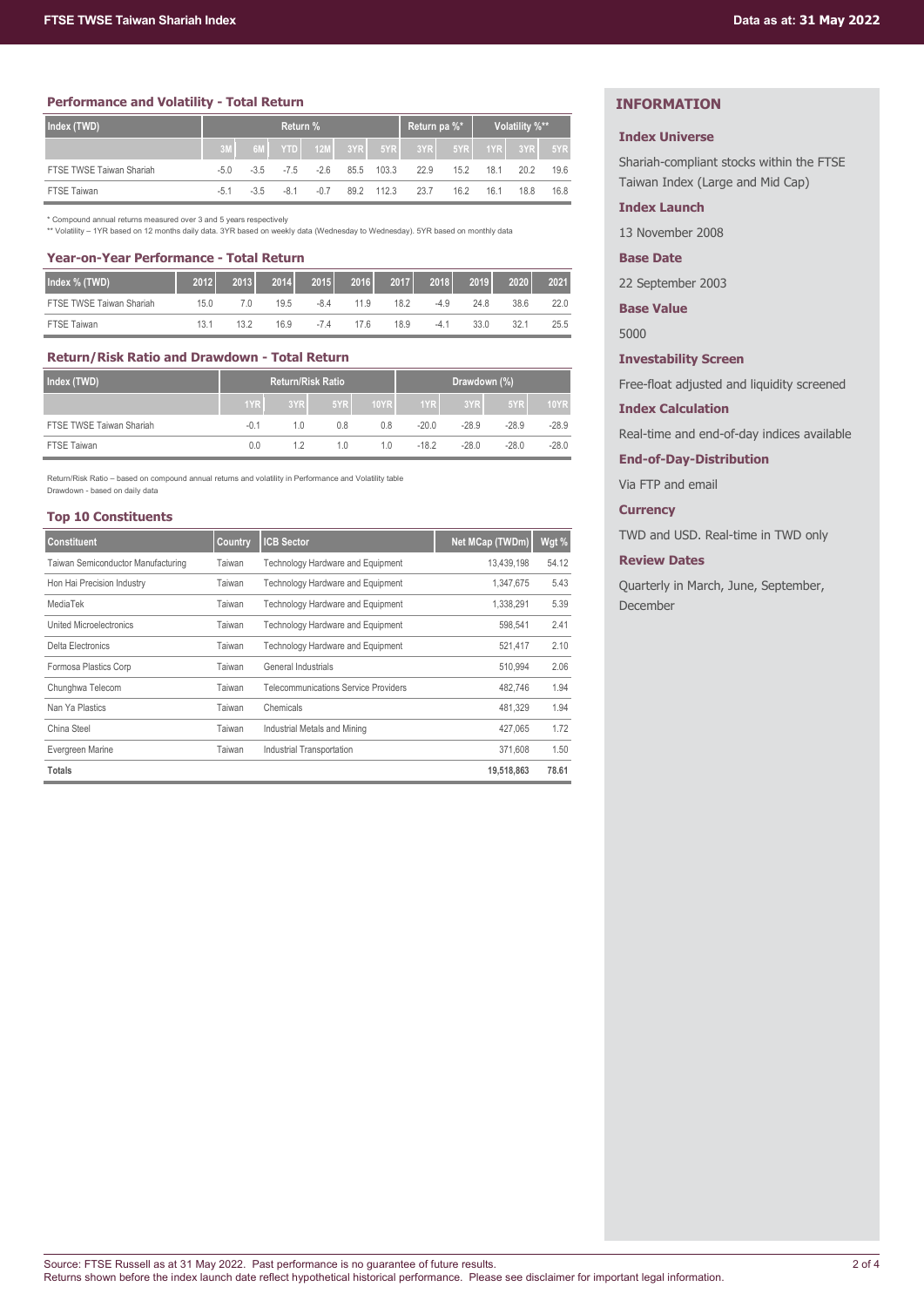# **ICB Supersector Breakdown**

|                |                                                 | <b>FTSE TWSE Taiwan Shariah</b> |                 |        | <b>FTSE Taiwan</b> |                        |        |  |
|----------------|-------------------------------------------------|---------------------------------|-----------------|--------|--------------------|------------------------|--------|--|
| <b>CB Code</b> | <b>CB Supersector</b>                           | No. of<br>Cons                  | Net MCap (TWDm) | Wgt %  | No. of<br>Cons     | <b>Net MCap (TWDm)</b> | Wgt %  |  |
| 1010           | Technology                                      | 30                              | 20,247,113      | 81.54  | 48                 | 22,240,584             | 66.63  |  |
| 1510           | Telecommunications                              | $\overline{2}$                  | 605,933         | 2.44   | 5                  | 945,677                | 2.83   |  |
| 2010           | <b>Health Care</b>                              | $\overline{\phantom{a}}$        |                 | L.     | $\overline{2}$     | 73,630                 | 0.22   |  |
| 3010           | <b>Banks</b>                                    | $\overline{a}$                  |                 |        | 12                 | 2,847,286              | 8.53   |  |
| 3020           | <b>Financial Services</b>                       |                                 |                 |        | 4                  | 871,406                | 2.61   |  |
| 3030           | Insurance                                       | i.                              |                 | $\sim$ | 3                  | 1,028,093              | 3.08   |  |
| 3510           | <b>Real Estate</b>                              | 1                               | 120,804         | 0.49   | 1                  | 120.804                | 0.36   |  |
| 4010           | Automobiles and Parts                           | 3                               | 86,820          | 0.35   | $\overline{4}$     | 111,268                | 0.33   |  |
| 4020           | <b>Consumer Products and Services</b>           | 3                               | 245,256         | 0.99   | 5                  | 459,855                | 1.38   |  |
| 4040           | <b>Retailers</b>                                | i.                              |                 | ÷,     | $\overline{2}$     | 240,214                | 0.72   |  |
| 4050           | Travel and Leisure                              | $\overline{2}$                  | 157,126         | 0.63   | $\overline{2}$     | 157,126                | 0.47   |  |
| 4510           | Food Beverage and Tobacco                       | L                               |                 |        | 1                  | 322,918                | 0.97   |  |
| 4520           | Personal Care Drug and Grocery<br><b>Stores</b> |                                 |                 |        | 1                  | 154,550                | 0.46   |  |
| 5010           | <b>Construction and Materials</b>               | $\overline{2}$                  | 338.760         | 1.36   | $\overline{2}$     | 338.760                | 1.01   |  |
| 5020           | Industrial Goods and Services                   | 9                               | 1,494,681       | 6.02   | 13                 | 1,811,196              | 5.43   |  |
| 5510           | <b>Basic Resources</b>                          | 3                               | 553,295         | 2.23   | $\overline{4}$     | 672,885                | 2.02   |  |
| 5520           | Chemicals                                       | $\overline{4}$                  | 848,718         | 3.42   | $\overline{4}$     | 848,718                | 2.54   |  |
| 6010           | Energy                                          | 1                               | 132,047         | 0.53   | 1                  | 132,047                | 0.40   |  |
| <b>Totals</b>  |                                                 | 60                              | 24,830,553      | 100.00 | 114                | 33,377,018             | 100.00 |  |

## **Index Characteristics**

| <b>Attributes</b>                 | <b>FTSE TWSE Taiwan Shariah</b> | <b>FTSE Taiwan</b> |
|-----------------------------------|---------------------------------|--------------------|
| Number of constituents            | 60                              | 114                |
| Net MCap (TWDm)                   | 24,830,553                      | 33, 377, 018       |
| Dividend Yield %                  | 2.55                            | 2.73               |
| Constituent Sizes (Net MCap TWDm) |                                 |                    |
| Average                           | 413,843                         | 292,781            |
| Largest                           | 13,439,198                      | 13,439,198         |
| Smallest                          | 5,636                           | 5,636              |
| Median                            | 94,828                          | 118,632            |
| Weight of Largest Constituent (%) | 54.12                           | 40.26              |
| Top 10 Holdings (% Index MCap)    | 78.61                           | 58.94              |